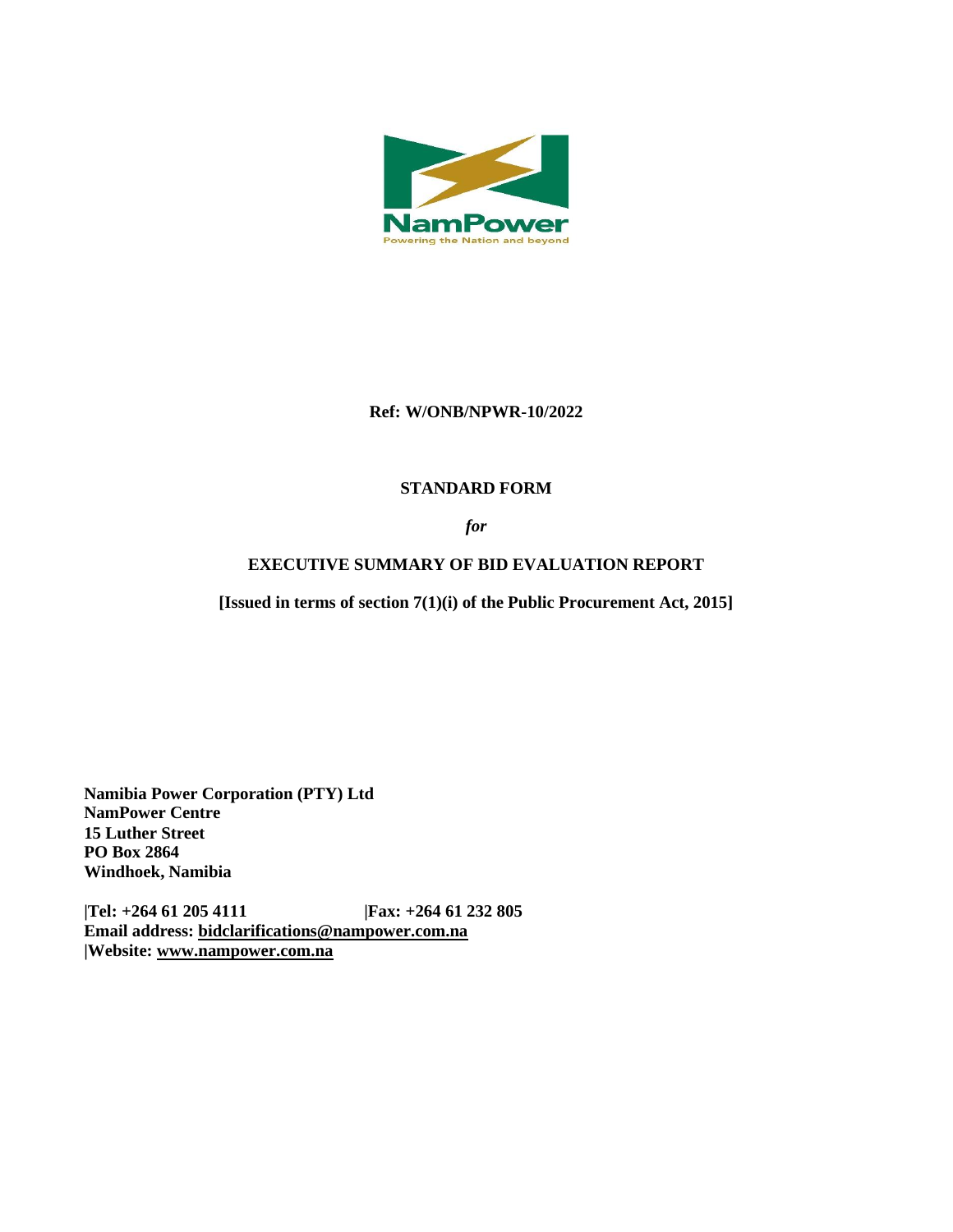#### **Executive Summary of Bid Evaluation Report**

#### **Project Title**

#### **Reference Number of Procurement: W/ONB/NPWR-10/2022**

- 1. **Scope of Contract:** Replacement of Roof Sheets at Tamarisk Substation
- 2. **Procurement method used:** Open National Bidding
- 3. **Date of Invitation of Bids**: 02 November 2021
- 4. **Closing date for submission of bids:** 28 January 2022
- 5. **Date and place of opening of bids:** 28 January 2022, Omusati Boardroom, 4th floor, NamPower Centre
- 6. **Number of bids received by the closing date:** 6
- **7. Responsiveness of bids:**

| <b>Bidder's Name</b>           | <b>Pricing at Bid</b><br><b>Opening N\$</b> | <b>Responsive or</b><br>not responsive<br>(Yes/No) | Reasons why the bid is not responsive                                                                                                                                                                                                                                                                                                                                                                                                                                                                                                                                                                                                                                                             |
|--------------------------------|---------------------------------------------|----------------------------------------------------|---------------------------------------------------------------------------------------------------------------------------------------------------------------------------------------------------------------------------------------------------------------------------------------------------------------------------------------------------------------------------------------------------------------------------------------------------------------------------------------------------------------------------------------------------------------------------------------------------------------------------------------------------------------------------------------------------|
| <b>DJJ</b> Investments CC      | 2,997,745.50                                | N <sub>o</sub>                                     | The original Social Security<br>expired before the closing date<br>A valid certified copy of proof<br>from the Employment Equity<br>Commissioner that the Bidder is<br>not a relevant employer or<br>exemption issued in terms of<br>Section 42 of the Affirmative<br>Action Act, 1998, was found to<br>have expired, and no letter was<br>provided indicating that the<br>Bidder applied for a renewal.<br>The Bidder failed to provide<br>sufficient evidence of credit<br>facilities of up to a minimum of<br>N\$750,000.<br>The Bidder's financial statements<br>indicated<br>from<br>turnover<br>construction activities of less<br>than N\$ 1 million per year over<br>the past three years |
| <b>Florida Construction CC</b> | 2,866,151.51                                | N <sub>o</sub>                                     | The Bidder's financial statements<br>$\bullet$<br>indicated turnover from construction<br>activities of less than N\$ 1 million per<br>year over the past three years.<br>The Bidder's Specific Experience in<br>terms of structural steelwork is not<br>considered sufficient.                                                                                                                                                                                                                                                                                                                                                                                                                   |